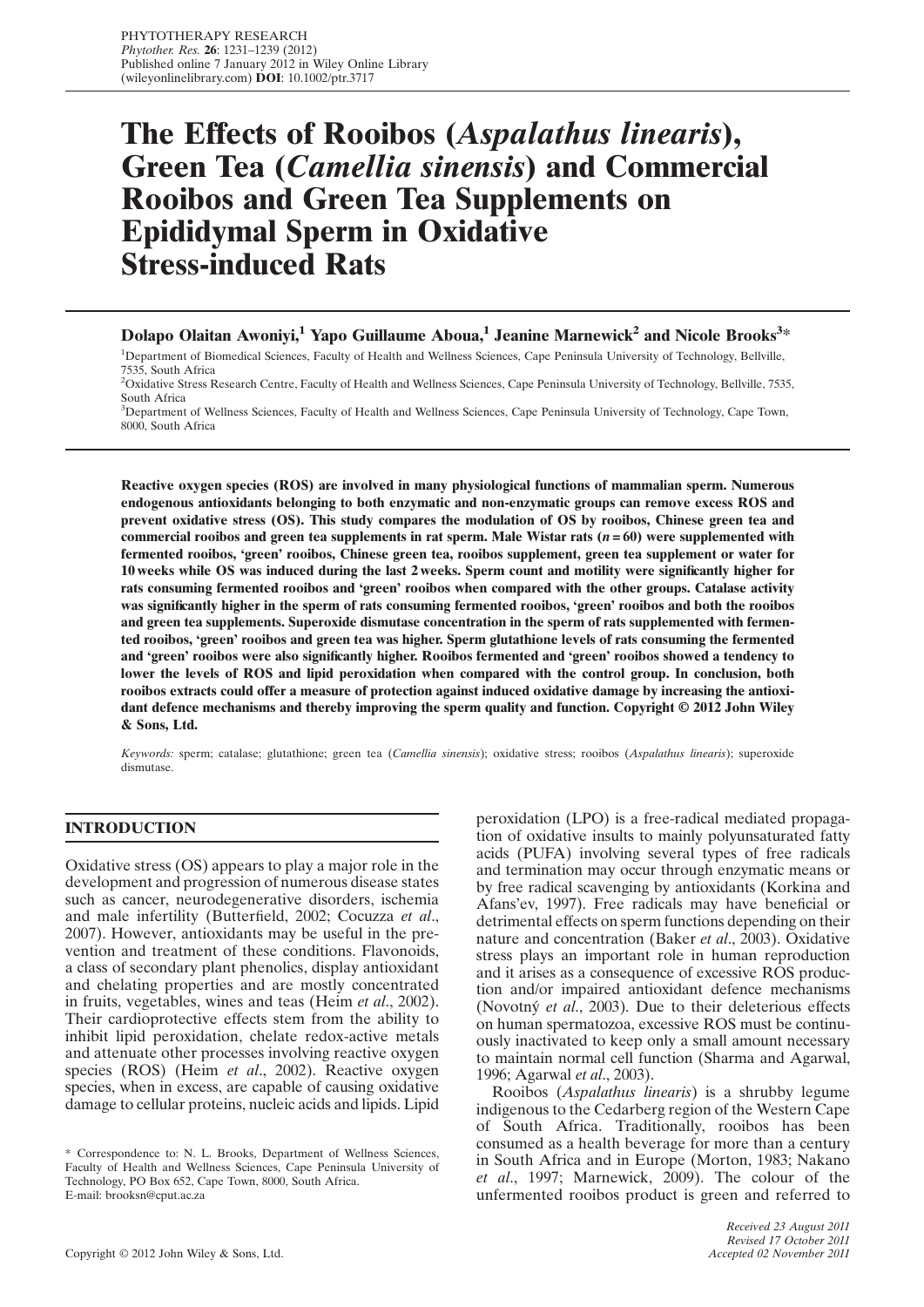as 'green' rooibos while during fermentation the colour changes from green to red with oxidation of the constituent polyphenols and referred to as fermented or 'red' rooibos (Mckay and Blumberg, 2007). Rooibos contains unique phenolic compounds with aspalathin and nothofagin, b-hydroxy-dihydrochalcone glucosides, being the most abundant (Schulz et al., 2003). The oxidative cyclization of aspalathin results in the formation of flavones, (S)- and (R)-eriodictyol-6-C-β-D-glucopyranoside and further oxidation could result in the formation of the corresponding flavones orientin and isoorientin, vitexin and isovitexin and the flavanones, dihydro-orientin, dihydro-iso-orientin and hemiphlorin (Rabe et al., 1994; Marais et al., 2000; Bramati et al., 2002; Shimamura et al., 2006). Other flavones found in rooibos include chrysoeriol, luteolin and luteolin-7-O-glucoside, while the flavonols present are quercetin and its O-linked glycosides, quercetin-3-robinobioside, hyperoside, isoquercitrin and rutin (Snyckers and Salemi, 1974; Rabe et al., 1994; Bramati et al., 2002; Kazuno et al., 2005; Shimamura et al., 2006). The effectiveness of rooibos as an antioxidant on the liver antioxidant status and hepatoprotector in liver diseases has been demonstrated (Kucharska et al., 2004). Marnewick et al. (2000) showed the protective effects of fermented and 'green' rooibos against mutagenesis using the Salmonella mutagenicity assay (Marnewick et al., 2009). Other potential health promoting properties of rooibos include antispasmodic effects, immune system modulation, antimicrobial, antiviral and antiageing properties (Marnewick et al., 2000; Scheepers, 2001; Khan and Gilani, 2006; Ichiyama et al., 2007).

Tea, a product made from the leaves and buds of Camellia sinensis is the second most consumed beverage in the world (Costa et al., 2002; Juráni et al., 2008). Green, oolong and black teas are the three major types of tea produced from this plant. The 'non-fermented' green tea is produced by drying and steaming the fresh leaves to inactivate the polyphenol oxidase, thus avoiding oxidation (Rietveld and Wiseman, 2003). Previous studies have shown green tea as an important source of polyphenols, flavanols and flavonoids (Cabrera et al., 2006). There are several polyphenolic catechins in green tea, namely:  $(-)$  epicatechin (EC),  $(-)$  epicatechin-3gallate (ECG),  $(-)$  epigallocatechin (EGC),  $(-)$ epigallocatechin-3-gallate (EGCG), (+) catechin and (+) gallocatechin with EGCG the most abundant catechin (Chu and Juneja, 1997). Green tea also contains gallic acid (GA) and other phenolic acids such as chlorogenic acid, caffeic acid and flavonols such as kaempferol, myricetin and quercetin (USDA, 2003). The health benefits of green tea are attributed mainly to their antioxidant properties and the ability of its polyphenolic catechins to scavenge ROS, which has led to their evaluation in a number of diseases associated with ROS such as cancer (Yang et al., 2002), cardiovascular and neurodegenerative diseases (Yang, 1999; Mukhtar and Ahmad, 2000). The present study investigates the modulatory effect of rooibos, green tea and commercial rooibos and green tea antioxidant supplements on various rat epididymal sperm parameters including sperm concentration and motility as well as redox status. The supplements were included in this study to elucidate the possible role of the purified components they contain, in this study model.

## MATERIALS AND METHODS

Chemicals. Phosphate buffer saline (PBS), thiobarbituric acid (TBA), gallic acid, (+) catechin, quercetin, p-dimethylaminocinnamaldehyde (DAC), sodium chloride (NaCl), hydrogen peroxide  $(H_2O_2)$ , trypan blue, sodium carbonate (Na<sub>2</sub>CO<sub>3</sub>), trolox, fluorescein (FL), 2,2'-azobis (2-amidinopropane) dihydrochloride  $(2$ -amidinopropane) (AAPH), t-butyl hydroperoxide (tbHP), 2,7 dichlorofluorescin diacetate (DCFH-DA), butylated hydroxide toluene/ethanol (BHT,  $C_2H_2OH$ ) and Folin's reagent were purchased from Sigma-Aldrich (Johannesburg, South Africa). Hydrochloric acid, orthophosphoric acid, n-butanol and methanol were purchased from Merck Chemicals (Johannesburg, South Africa).

Preparation of aqueous herbal tea and tea extracts. Aqueous extracts of fermented and 'green' rooibos as well as green tea were prepared by the addition of freshly boiled tap water to the leaves and stems  $(2 g/100 \text{ mL})$ . The herbal tea concentrations used are customary for tea making purposes in South Africa (Joubert, 1998; Marnewick et al., 2000). The mixture was allowed to stand for 30 min at room temperature, cooled, filtered (Whatman no. 1) and dispensed into water bottles. Individual batches of fermented and 'green' rooibos of superior grade were supplied by Rooibos Ltd (Clanwilliam, South Africa). Commercial rooibos and green tea supplements were prepared by dissolving finely crushed rooibos tablets (two tablets  $\sim$ 1 g) and green tea capsules (two capsules  $\sim 1 g$ ) in 100 mL of lukewarm (40 °C) tap water (1 g/100 mL). The mixture was allowed to stand for 30 min at room temperature, to cool and was then dispensed into water bottles. All the extracts were freshly prepared every second day. The green tea and two commercial antioxidant supplements were bought from a local drug store in Cape Town, South Africa. Each rooibos tablet contained 175 mg of a 20% aspalathin-rich extract,  $500 \mu$ g vitamin A,  $150 \mu$ g vitamin C,  $5 \text{ mg}$  vitamin E and  $25 \mu$ g selenium, and each green tea capsule contained 100 mg epigallocatechin gallate (EGCG) according to the manufacturers label. At the time of the study no commercial supplement was available that contained only the main polyphenols of rooibos, namely aspalathin.

Treatment of animals. Sixty male Wistar rats (120–150 g) were obtained from the Animal Unit of the University of Cape Town (South Africa). They were divided randomly into five  $(n=10)$  supplementation groups and one control group. The rats were housed individually in perspex houses with stainless wire-bottomed cages in a closed environment  $24-25$  °C, with a 12 h ligh–-dark cycle and 50% humidity. The animals were kept under these conditions for 1 week prior to experimentation to acclimatize. The rats had free access to the various aqueous rooibos herbal teas, green tea and commercial supplement extracts (freshly prepared every second day) for 10 weeks as their sole source of drinking fluid while the control group received tap water. The rats were fed ad libitum with standard rat food and the fluid intake was monitored at an interval of 2 days for the duration of the study period. The general condition of the rats was monitored daily throughout the experiment. Body weights were recorded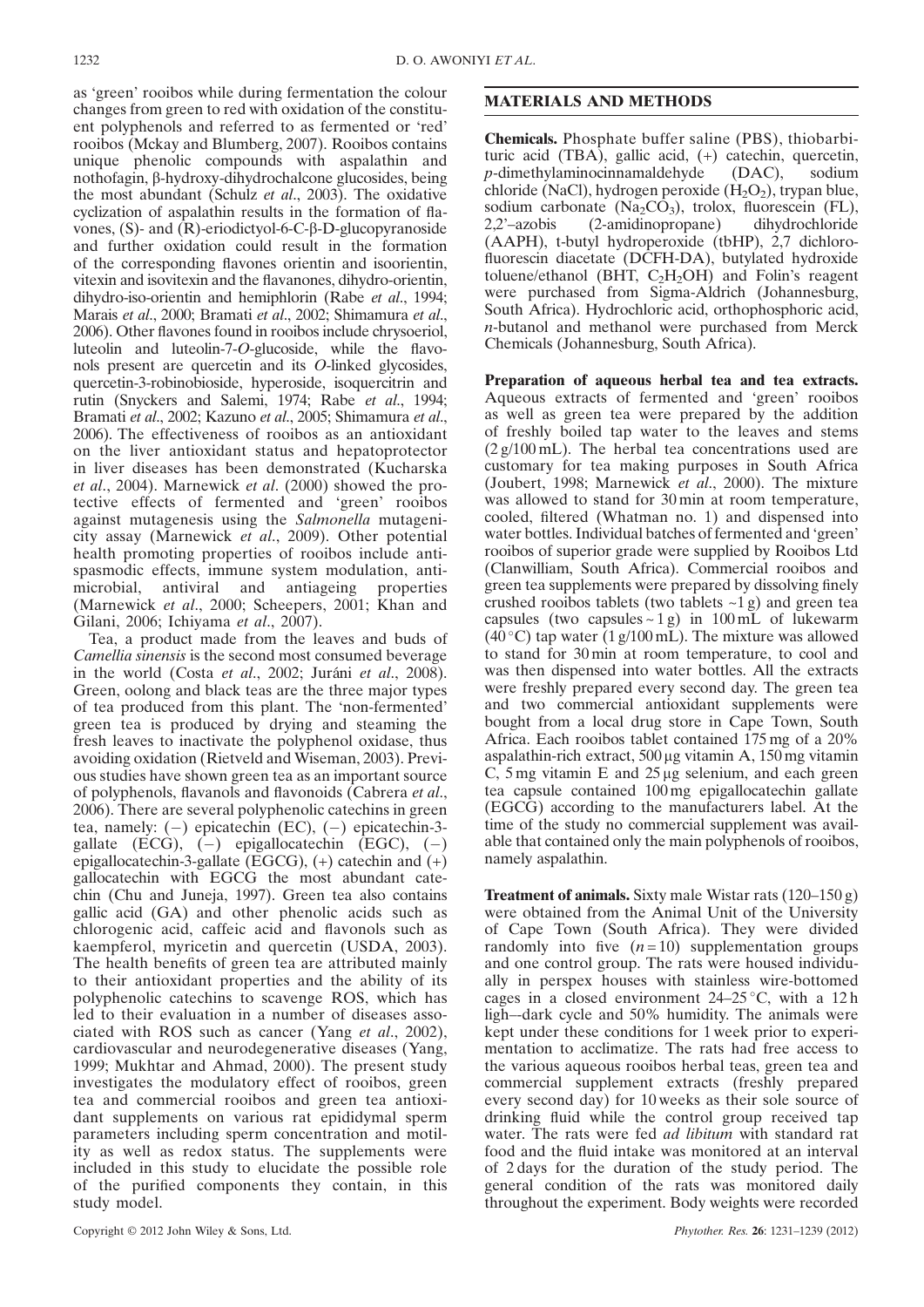twice a week as well as at the end of the study. Oxidative stress was induced in all rats with intraperitoneal (i.p.) injections of  $30 \mu M t$ -butyl hydroperoxide (tbHP) per 100 g body weight in the last 2 weeks of the 10-week study (Kumar and Muralidhara, 2007). Ethical approval was obtained from CPUT's Faculty of Health and Wellness Sciences Research Ethics Committee. The rats (non-fasting) were sacrificed under pentobarbital anaesthesia by i.p. injection at 0.4 mL/kg body weight. Immediately thereafter, the testes and epididymis were excised and their weights recorded.

Soluble solids, total polyphenols, flavanol, flavonol content and antioxidant capacity determination of the herbal tea extracts and supplements. The soluble solid content of the fermented and 'green' rooibos and green tea were determined gravimetrically (six repetitions) after drying 1 mL aliquots at  $110^{\circ}$ C for 12 h. The Folin–Ciocalteu method, with gallic acid as the standard, was used to determine the total polyphenol (TP) content of the rooibos herbal teas, green tea and both rooibos and green tea supplement samples (Singleton and Rossi, 1965). Briefly, the reaction was initiated by the addition of  $125 \mu L$  of Folin reagent  $(0.2 \text{ N})$  and  $100 \mu L$  of sodium carbonate  $(7.5\%$  $Na<sub>2</sub>CO<sub>3</sub>$ ) to 25 µL of sample into a clear 96-well plate. A blue colour was formed and measured at 765 nm after 2 h incubation at room temperature in a Multiskan Spectrum (Thermo Electron Corporation – USA). The flavanol and flavonol/flavone contents were determined colorimetrically (640 nm) using p-dimethylaminocinnamaldehyde  $(0.5 \text{ g/L})$ DAC in 1:4 hydrochloric acid:methanol) with  $(+)$ -catechin and spectrophotometrically (360 nm) using quercetin, as the standards, respectively (McMurrough and McDowell, 1978; Mazza *et al.*, 1999). The results were expressed as mg catechin or mg quercetin equivalents/mg soluble solids, respectively. The oxygen radical absorbance capacity (ORAC) assay was based on the procedure described by Prior et al. (2003). Free radicals were produced by 2,2' azobis(2-amidinopropane) dihydrochloride (AAPH) and the oxidation of the fluorescent indicator, fluorescein (FL) was measured. Both reagents were prepared in 75 mM phosphate buffer (pH 7.4) and  $500 \mu M$  Trolox (diluted to 5, 10, 15, 20, 25  $\mu$ M) was used as the standard. The reaction was initiated by the addition of 50  $\mu$ L of AAPH (25 mg/mL) to 12 µL sample/standard and 138 µL fluorescein in a 96-well black plate and the fluorescence (emission 530 nm, excitation 485 nm) was recorded every 5min for 2 h (Fluoroskan Ascent: Thermo Electron Corporation, USA).

Epididymal sperm count and motility. The caudal epididymis was rinsed and gently homogenized in 1.5 mL of phosphate buffered saline (PBS, Sigma Chemical Co, South Africa) using Thomas homogenizer. The fragments were allowed to sediment for 5 min and 1 mL of the supernatant containing the sperm was filtered (Whatman no. 1) and collected for sperm count and motility. After collection of epididymal sperm, the concentration was determined using the method described in the World Health Organisation Manual (WHO, 1999). Briefly, a 50  $\mu$ L aliquot of epididymal sperm was diluted with  $95 \mu L$  trypan blue solution (Sigma, South Africa). A cover slip was secured to the counting chamber of a Neubauer type hemocytometer. Approximately 10  $\mu$ L of the thoroughly mixed diluted specimen was transferred to the counting chamber of the hemocytometer, which was allowed to stand for

5 min in a humid chamber to prevent drying. During this time, the cells settled and viable cells were counted using a light microscope at  $40 \times$  magnification. For sperm motility determination, one drop of fresh epididymal sperm was placed onto a glass slide and a coverslip was placed on top. Ten random fields were scored for number of motile and non-motile sperm. The sperm motility was expressed as percentage motile sperm. Sperm motility was assessed according to the guidelines of the WHO (1999).

## Biochemical parameters

Assessment of reactive oxygen species and lipid peroxidation. Intracellular production of ROS in epididymal sperm was measured using 2'7'-dichlorofluorescin diacetate (DCFH-DA) as the probe (Driver et al., 2000). The non-fluorescent DCFH in the presence of ROS is rapidly oxidized to the highly fluorescent dichlorofluorescent (DCF). Ten  $\mu$ mol of DCF-DA was added to 100  $\mu$ L of homogenized sperm samples and incubated for 45 min at room temperature (in dark) in a 96-well microplate. Fluorescence was measured at 530 nm emission and 485 nm excitation using the  $G$ loMax $^{\circledR}$  Multidetection System. DCF production was expressed as relative fluorescence unit (RFU). The assay was conducted according to the protocol provided by the manufacturer (Promega, UK).

Lipid peroxidation (LPO) was quantified by measuring the formation of thiobarbituric acid reactive substances (TBARS) (Draper et al., 1993). Briefly, 50  $\mu$ L of epididymal sperm  $2 \times 10^6$  sperm were added to 6.25 µL of 4 nM cold  $\overline{BHT}/C_2H_5OH$  and 50 µL of (0.2 M) orthophosphoric acid in a microfuge tube. After  $10 s$  of vortexing,  $6.25 \mu L$ of freshly prepared (0.11 M) thiobarbituric acid reagent was added and heated at  $90^{\circ}$ C for 45 min. The samples were cooled down for 2 min on ice and 5 min at room temperature. This was followed by the addition of 500  $\mu$ L of *n*-butanol and 50  $\mu$ L of saturated NaCl to each sample, thereafter the reaction mixtures were centrifuged at 12000 rpm for 2 min at  $4^{\circ}$ C. The supernatants (300  $\mu$ L) were transferred into a 96-well microplate and absorbance was measured at 532 and 572 nm at room temperature using the GloMax<sup>®</sup> Multi detection System. Lipid peroxidation was expressed as nmol malondialdehyde (MDA) per  $2 \times 10^6$  sperm.

Assessment of antioxidant enzymes and glutathione. Activities of antioxidant enzymes: superoxide dismutase (SOD), catalase (CAT) and glutathione levels were determined in epididymal sperm. Catalase activity was assessed by measuring the amount of substrate (hydrogen peroxide) remaining after sample addition (Zhou et al., 1997). Briefly, 50  $\mu$ L of 40  $\mu$ M hydrogen peroxide  $(H_2O_2)$  solution was added to 50  $\mu$ L of sample in a 96-well microplate. This was followed by the addition of 100  $\mu$ L of the reaction cocktail (detection reagent, reaction buffer and horseradish peroxidase) and incubated at room temperature for 15 min. Fluorescence was measured at 590–600 nm with excitation of 530–570 nm using the GloMax<sup>®</sup> Multidetection System (96-well plate spectrophotometer) according to the manufacturer's technical bulletin (Assay designs, USA). Catalase activity was expressed as relative fluorescent units (RFU). Superoxide dismutase activity was determined from the conversion of xanthine and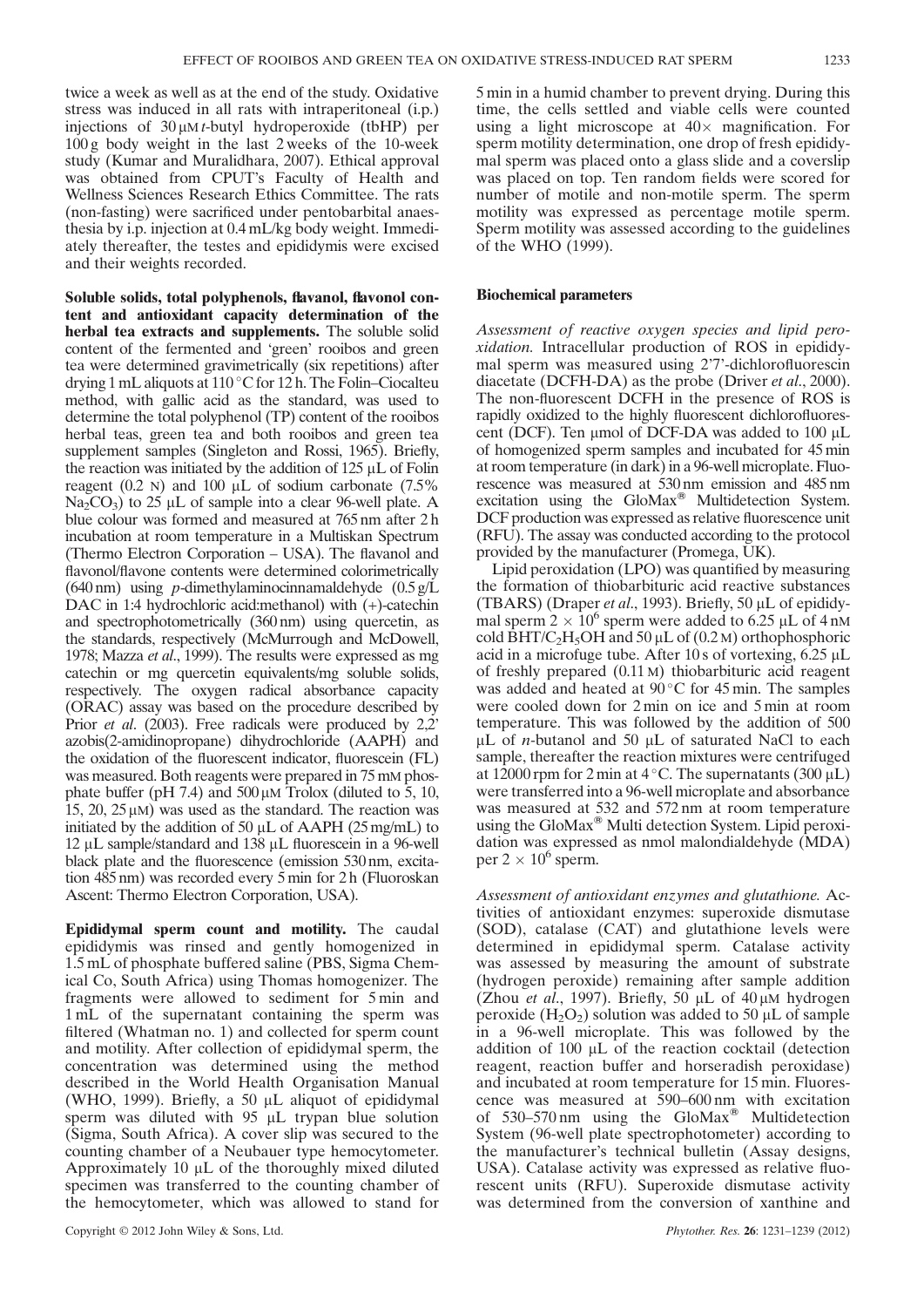oxygen to uric acid and  $H_2O_2$  by xanthine oxidase to form superoxide anion. The superoxide anion then converts tetrazolium salt (WST-1) to WST-1 formazan, a coloured product that absorbs light at 450 nm. The relative SOD activity of the experimental sperm samples was determined from the percentage inhibition of the rate of formation of WST-1 formazan. The reaction was initiated by the addition of  $25 \mu L$  1X xanthine solution and absorbance readings were measured at 450 nm every minute for 10 min at room temperature using the GloMax<sup>®</sup> Multidetection System (Promega, USA). The assay was conducted according to the protocol provided by the manufacturer (Assay designs, USA) using  $2 \times 10^6$  epididymal sperm cells. The SOD activity was expressed as unit per microlitre  $(U/\mu L)$  sperm cells.

The levels of glutathione (GSH) were determined in epididymal sperm based on the conversion of a luciferin-derivative into luciferin in the presence of glutathione, catalysed by glutathione S-transferase (GST). The signal generated in a coupled reaction with firefly luciferase is proportional to the amount of glutathione present in the sample. The addition of  $25 \mu L$  of the sperm sample to 50  $\mu$ L of GSH-Glo<sup>™</sup> Reagent  $(2X)$  was followed by adding 100  $\mu$ L of luciferin detection reagent in a 96-well microplate and luminescence was measured by GloMax<sup>®</sup> Multidetection System. The assay was conducted according to the protocol provided by the manufacturer (Promega, UK) using 20000 cells. The GSH levels were expressed as relative luminescence units (RLU).

Statistical analysis. Data were analysed by two-way ANOVA using the general linear model according to

Table 1. Antioxidant profile of the beverages and supplements

SPSS version 17. The Bonferroni pairwise adjustment was used to determine whether the means differed statistically. Values were considered significant if  $p < 0.05$ . Data are expressed as mean  $\pm$  standard deviation (SD).

## **RESULTS**

### Study beverages, antioxidant profiles and daily intakes

The soluble solids were significantly higher ( $p < 0.05$ ) in the green tea when compared with fermented and 'green' rooibos. The soluble solids obtained from the fermented and 'green' rooibos constituted approximately 50% of the green tea (Table 1). The total polyphenol content of the rooibos supplement was higher than the rest of the treatment groups while fermented rooibos had the lowest polyphenol content and constituted about half the polyphenol content of the green tea supplement. The flavanol intake of rats that consumed green tea and green tea supplements were higher compared with the rest of the tea treatment groups (Table 1). Rats that consumed fermented rooibos and 'green' rooibos had a higher intake of flavonol than the rest of the tea treatment groups. The ORAC values of the green tea and rooibos supplement groups were higher than the rest of the tea treatment groups while green tea supplement produced the lowest ORAC value (Table 1).

The daily tea intake of rats that consumed fermented rooibos and 'green' rooibos did not differ significantly when compared with the water intake of the control group (Table 2), while the daily tea intake of rats that consumed green tea, the green tea supplement and

| Treatment | Soluble solids<br>(mq/mL) | Polyphenols<br>(mg/L)      | Flavanol<br>(mq/L)       | Flavonol<br>(mg/L)         | ORAC<br>(mmol tea/L)          |  |
|-----------|---------------------------|----------------------------|--------------------------|----------------------------|-------------------------------|--|
| Control   | ND.                       | ND.                        | <b>ND</b>                | <b>ND</b>                  | <b>ND</b>                     |  |
| Rf        | $5 + 1.2^a$               | $981.16 \pm 117.69^a$      | $38.66 \pm 8.06^a$       | $299.33 + 49.44^a$         | $14556.81 \pm 904.60^a$       |  |
| Rg        | $7.1 + 0.8^{b}$           | $1354.33 + 61.99^b$        | $92.00 + 2.60^b$         | $247.00 + 19.45^{\rm b}$   | $20888.75 \pm 1281.03^b$      |  |
| Gt        | $12.6 \pm 1.2^{\circ}$    | $2723.16 + 204.04^{\circ}$ | $896.50 + 25.44^{\circ}$ | $108.66 \pm 15.98^{\circ}$ | $33350.68 \pm 311.77^{\circ}$ |  |
| <b>Rs</b> | <b>ND</b>                 | $4836.33 + 243.92^d$       | $17.66 + 9.85^a$         | $180.66 + 22.47^d$         | $33768.22 + 2322.16^{\circ}$  |  |
| Gs        | <b>ND</b>                 | $1920.33 + 195.75^e$       | $822.83 + 37.73^d$       | $93.00 + 10.48^{\circ}$    | $9755.33 \pm 645.04^d$        |  |
|           |                           |                            |                          |                            |                               |  |

Values in columns are means  $\pm$  SD of 10 rats per group. Means followed by the same letter do not differ significantly ( $p$  > 0.05). If letters differ, then  $p < 0.05$  versus control. Aqueous solutions (2%) were prepared for fermented rooibos (Rf), 'green' rooibos (Rg), green tea (Gt), rooibos supplements (Rs) and green tea supplements (Gs). ORAC, oxygen radical absorbance capacity; ND, not done.

|  | Table 2. Daily intake of the herbal teas, green tea and commercial tea supplements and various antioxidant tea constituents |  |  |  |
|--|-----------------------------------------------------------------------------------------------------------------------------|--|--|--|
|  |                                                                                                                             |  |  |  |

| Treatment | Tea intake<br>(mL/day)         | Total polyphenol intake<br>(mq/day) | Flavanol intake<br>(mg/day) | Flavonol intake<br>(mq/day) | ORAC<br>(umole/day) |
|-----------|--------------------------------|-------------------------------------|-----------------------------|-----------------------------|---------------------|
| Control   | 69.40 $\pm$ 8.61 <sup>a</sup>  | <b>ND</b>                           | <b>ND</b>                   | <b>ND</b>                   | N <sub>D</sub>      |
| Rf        | $74.50 \pm 12.93^a$            | 73.1                                | 2.8                         | 21.8                        | 1084.4              |
| <b>Rg</b> | $69.00 + 14.73^a$              | 93.4                                | 6.3                         | 17.0                        | 1441.2              |
| Gt        | 55.10 $\pm$ 13.06 <sup>b</sup> | 150.0                               | 49.4                        | 6.0                         | 1837.6              |
| <b>Rs</b> | $35.10 \pm 4.33^c$             | 169.7                               | 0.6                         | 6.3                         | 1185.3              |
| Gs        | $38.70 \pm 3.65^{\circ}$       | 74.3                                | 31.8                        | 3.6                         | 377.5               |

The daily intake of polyphenols, flavanols, flavonols and oxygen radical absorbance capacity (ORAC) equivalents are based on the daily tea intake volume and the beverage profile in Table 1.

Means followed by the same letter do not differ significantly ( $p > 0.05$ ). If letters differ, then  $p < 0.05$  versus control. Fermented rooibos (Rf), 'green' rooibos (Rg), green tea (Gt), rooibos supplement (Rs) and green tea supplement (Gs). ND, not done.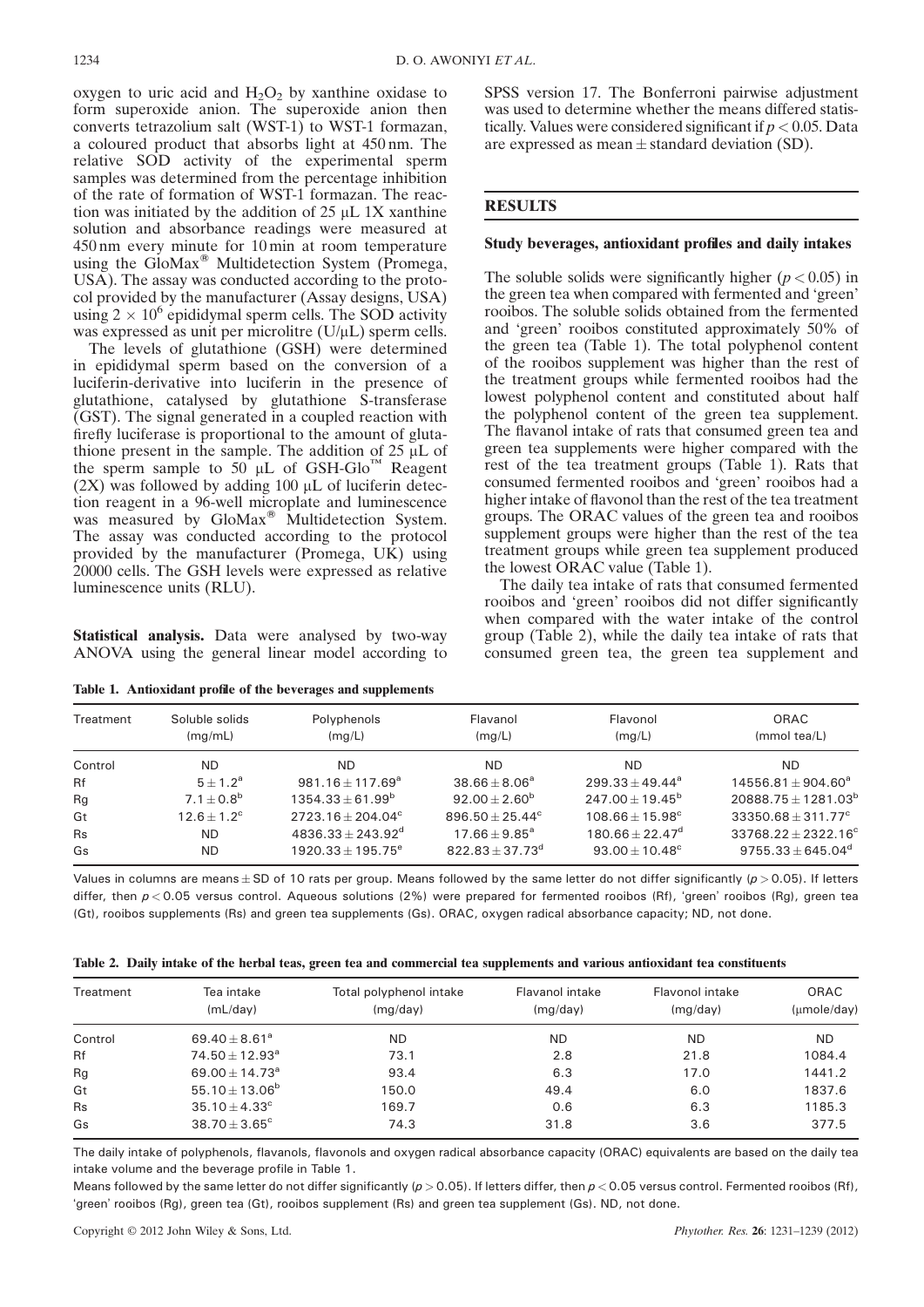rooibos supplement were significantly  $(p < 0.05)$  less when compared with the control group (Table 2). The daily tea intake of rats that consumed the rooibos supplement and green tea supplement represent about 50% of the tea intake of the rats that consumed fermented rooibos. Rats that consumed green tea and green tea supplement had a higher intake of flavanols than the rats that consumed fermented rooibos, 'green'rooibos and the rooibos supplement. The flavonol intake of rats that consumed fermented rooibos and 'green' rooibos were higher than the rest of the treatment groups (Table 2). The ORAC values of the daily tea intake of 'green' rooibos and green tea were higher than the rest of the tea treatment groups while green tea supplement produced the lowest (Table 2).

### Body weight gains, testicular weights and epididymis weights

The effects of the different tea preparations and supplements on body weights, testicular weights and epididymal weights are presented in Table 3. Although the various herbal teas, green tea and supplement preparations had no adverse effects on the body weight gain, testes weights and epididymis weights, the rats consuming green tea showed a lower, although not significant, body weight gain. Testicular and epididymis weights for this group were also the lowest compared with all other treatment groups.

## Epididymal sperm count and motility

The effects of the rooibos herbal teas, green tea and two supplements on the motility and epididymal sperm concentration are presented in Table 3. A significant

increase  $(p < 0.05)$  was recorded in the epididymal sperm concentration and motility of rats consuming fermented rooibos and 'green' rooibos when compared with the control group and other experimental groups. The groups that consumed the rooibos supplement, green tea and green tea supplement also showed an increase in sperm concentration and motility when compared with the control animals consuming water, although not significant.

#### Oxidative stress parameters

Reactive oxygen species production and lipid peroxidation. The ROS production (DCFH-DA) and TBARS levels of all groups are shown in Table 4. The ROS levels in epididymal sperm of rats consuming the fermented rooibos, 'green' rooibos and rooibos supplements showed a modest decrease, although, not significant. The rats consuming green tea and the green tea supplement did not show any difference when compared with the control group. Lipid peroxidation, measured as TBARS levels in epididymal sperm of rats, consuming the different tea preparations and supplements did not exert any significant effects, although a trend to lower TBARS levels was evident in all the treated groups when compared with the control group.

Antioxidants enzymes. Data on the activities of epididymal sperm antioxidant enzymes in rats consuming the rooibos herbal teas, green tea and commercial supplements are presented in Table 4. The CAT activity was significantly enhanced  $(p < 0.05)$  in the sperm of rats consuming fermented rooibos, 'green' rooibos and the rooibos and green tea supplements when compared with

|  |  |  |  |  | Table 3. Body weight gain, testicular weights, epididymis weights, motility and sperm concentration |
|--|--|--|--|--|-----------------------------------------------------------------------------------------------------|
|  |  |  |  |  |                                                                                                     |

| Treatment | Body weight gain<br>(q) | Testis weight<br>(g)         | Epididymis weight<br>(q)   | Sperm motility<br>(%)     | Sperm count<br>$(x10^6)$ |  |
|-----------|-------------------------|------------------------------|----------------------------|---------------------------|--------------------------|--|
| Control   | $125.80 + 24.96^a$      | $3.67 + 0.70^a$              | $0.42 + 0.07$ <sup>a</sup> | $54.50 + 24.20^a$         | $56.90 \pm 27.11^a$      |  |
| Rf        | $112.10 + 33.84^a$      | $3.68 \pm 0.19^a$            | $0.47 + 0.05^{\circ}$      | $82.00 + 12.95^b$         | $79.60 \pm 27.49^b$      |  |
| Rg        | $135.11 \pm 35.56^a$    | $3.75 + 0.34^a$              | $0.48 + 0.06^a$            | $81.67 \pm 10.90^{\rm b}$ | $84.33 \pm 26.26^b$      |  |
| Gt        | $92.00 + 26.45^a$       | $3.21 \pm 0.57$ <sup>a</sup> | $0.40 + 0.08$ <sup>a</sup> | $59.22 + 23.57^a$         | $70.70 + 49.79^a$        |  |
| <b>Rs</b> | $123.40 \pm 35.82^a$    | $3.34 + 0.94^a$              | $0.42 + 0.10^a$            | $69.44 + 17.58^a$         | $76.78 + 21.94^a$        |  |
| Gs        | $100.70 + 37.66^a$      | $3.50 + 0.59^{\circ}$        | $0.43 + 0.09^a$            | $56.50 + 23.22^a$         | $60.20 + 25.44^a$        |  |

Values in columns are means  $\pm$  SD of 10 rats per group. Means followed by the same letter do not differ significantly ( $p$  > 0.05). If letters differ, then  $p < 0.05$  versus control.

Rats fed with fermented rooibos (Rf), 'green' rooibos (Rg), green tea (Gt), rooibos supplements (Rs) and green tea supplements (Gs).

|  |  |  |  |                                                                                        |  |  | Table 4. Effect of rooibos herbal teas, green tea and supplements on reactive oxygen species production, thiobarbituric acid reactive |  |
|--|--|--|--|----------------------------------------------------------------------------------------|--|--|---------------------------------------------------------------------------------------------------------------------------------------|--|
|  |  |  |  | substances, catalase, superoxide dismutase and glutathione in epididymal sperm of rats |  |  |                                                                                                                                       |  |

| Treatment       | DCFH-DA<br>fluorescence (RFU)                     | <b>TBARS</b><br>nmol MDA/ $2 \times 10^6$ sperm | Catalase fluorescence<br>(RFU) $\times$ 10 <sup>3</sup> | U/uL                               | Superoxide dismutase Glutathione luminescence<br>(RLU) $\times$ 10 <sup>4</sup> |
|-----------------|---------------------------------------------------|-------------------------------------------------|---------------------------------------------------------|------------------------------------|---------------------------------------------------------------------------------|
| Control         | $3341.24 \pm 1199.86^a$                           | $5.12 \pm 0.80^a$                               | $54.84 + 26.22^a$                                       | $0.71 + 0.14^a$                    | $64.52 + 7.70^a$                                                                |
| Rf              | $2970.47 \pm 352.13^a$                            | $4.50 + 1.32$ <sup>a</sup>                      | $73.33 \pm 16.64^b$                                     | $0.79 \pm 0.17^b$                  | $70.96 \pm 9.89^b$                                                              |
| Rg              | $3061.82 + 1021.66^a$                             | $4.72 \pm 1.18^a$                               | $72.11 \pm 17.66^b$                                     | $0.80 + 0.16^b$                    | 68.74 $\pm$ 7.48 <sup>b</sup>                                                   |
| Gt              | $3598.84 \pm 990.76^a$                            | $4.73 + 0.79$ <sup>a</sup>                      | $56.81 + 24.63^a$                                       | $0.76 + 0.17^b$                    | $64.52 + 8.21$ <sup>a</sup>                                                     |
| <b>Rs</b><br>Gs | $3048.26 \pm 828.01^a$<br>$3604.76 \pm 1600.56^a$ | $4.93 \pm 0.51^a$<br>$4.94 \pm 0.67^{\circ}$    | $70.99 + 18.57^b$<br>$59.18 \pm 21.64^c$                | $0.75 + 0.14^a$<br>$0.74 + 0.15^a$ | 64.17 $\pm$ 8.37 <sup>a</sup><br>$64.09 \pm 8.68^a$                             |

Values in columns are means  $\pm$  SD of 10 rats per group. Means followed by the same letter do not differ significantly ( $p > 0.05$ ). If letters differ, then  $p < 0.05$  versus control. Fermented rooibos (Rf), 'green' rooibos (Rg), green tea (Gt), rooibos supplements (Rs) and green tea supplements (Gs).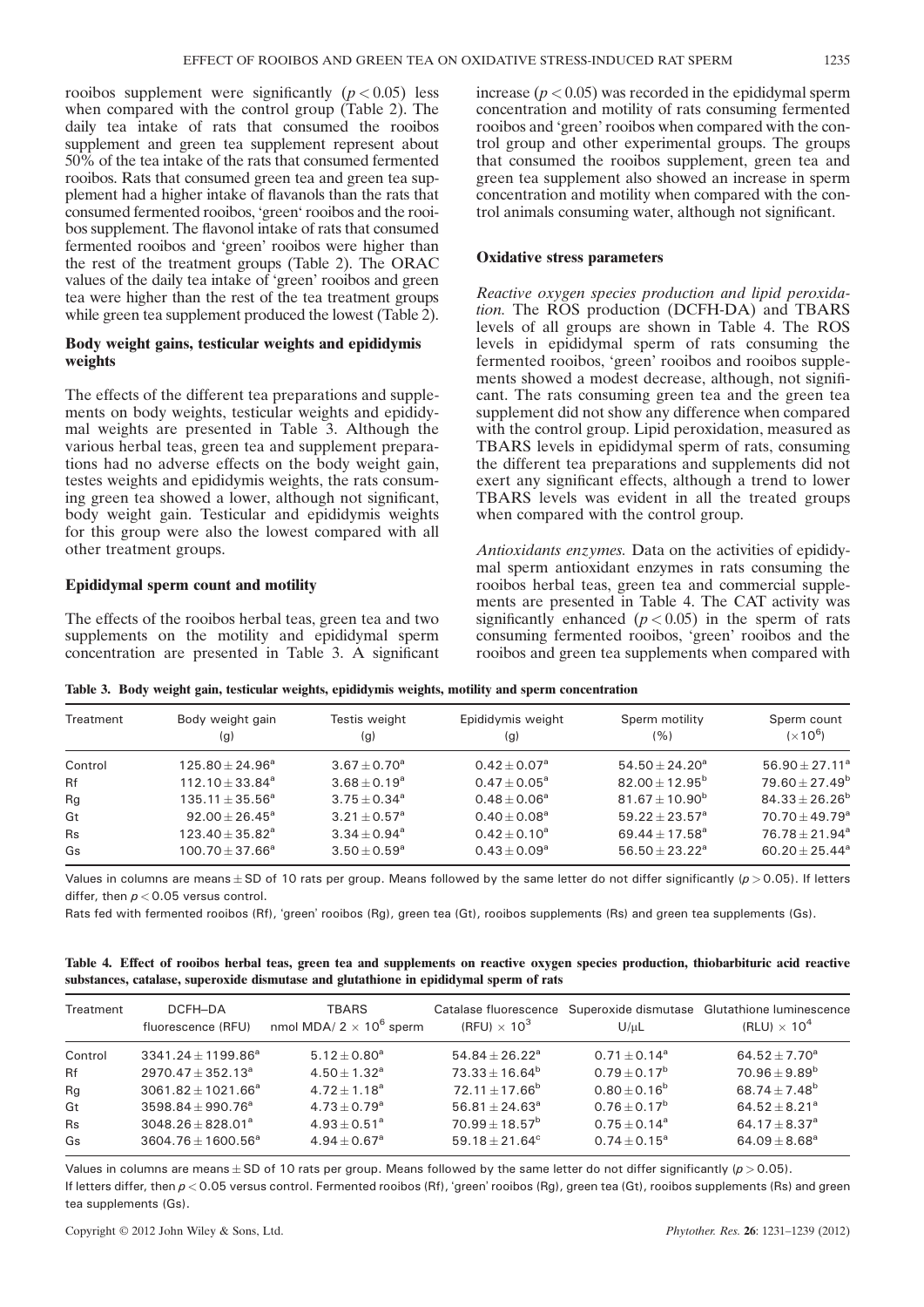the control group consuming water. When considering the SOD activity, rats consuming fermented rooibos, 'green 'rooibos and green tea caused a significant  $(p < 0.05)$  increase when compared with the control group. None of the other groups showed any significant effect on SOD activity.

Glutathione level. The sperm GSH levels are shown in Table 4. Consumption of fermented rooibos and 'green' rooibos resulted in a significant  $(p < 0.05)$  increase in sperm GSH levels when compared with the control group with green tea and both supplements that showed no modulation of GSH levels when compared with the control group.

# DISCUSSION

Certain dietary constituents such as antioxidants may influence the incidence and development of chronic diseases by improving the oxidative stress status and modulating several genes (Kaliora et al., 2006). Due to the differences in the phenolic constituents of rooibos and green tea, it is essential to investigate the possible impact of them, on the oxidative stress status of sperm and its effect on male infertility. Generally, an imbalance in pro-oxidant and oxidant status could produce oxidative stress; however, a change in antioxidant activities is frequently used as an important indicator while the antioxidant defence status determines the extent to which oxidative damage occurs in the sperm (Sikka, 2001; Ong et al., 2002). Sperm are susceptible to peroxidative damage due to the large amount of polyunsaturated fatty acids which are involved in the regulation of spermatogenesis, sperm maturation, capacitation, acrosome reaction, membrane fusion and low antioxidant capacity (Sikka, 1996; Sanocka and Kurpisz, 2004; Vernet et al., 2004).

In the present study where OS was induced with tbHP, it was observed that epididymal sperm concentration and motility of rats that consumed fermented and 'green' rooibos were significantly higher compared with the control. The improvements observed in the sperm quality may be attributed to the prevention of excessive generation of free radicals produced by sperm by means of the antioxidant properties of rooibos. Previously, Purdy et al. (2004) demonstrated that flavonoids caused an increase in motility in caprine sperm (Purdy et al., 2004). Similarly, Chung et al. (2005) found that Maca extract increased the epididymal sperm count of a rat. The metabolism of many compounds by cells caused an increase in the levels of electrophilic radicals, which react with oxygen giving rise to ROS, one of the main sources of free radicals such as hydrogen peroxide  $(H<sub>2</sub>O<sub>2</sub>)$ , singlet-oxygen  $(O<sub>2</sub>)$ , hydroxyl radical  $(OH)$  or peroxynitrite (Gurib-Fakim, 2006). Cells exhibit a defensive mechanism using various antioxidant enzymes when ROS begin to accumulate.

Our study shows that rats consuming fermented rooibos, 'green' rooibos and to a certain extent the rooibos supplement, protected the sperm against oxidative stress when compared with the green tea and green tea supplement groups. This protection was shown by a tendency to reduce the levels of LPO, DCFH-DA and

significantly enhance the levels of the antioxidant enzymes SOD and CAT as well as GSH levels. The potential mechanisms by which this protection is achieved could involve one or more of several different antioxidant properties exhibited by these extracts. Polyphenols, a major class of bioactive phytochemicals in rooibos, not only binds lipid peroxides, but can also impede the lipid peroxidation cascade, either by acting as a sacrificial antioxidant or as a chelator of transition metals (Cd, Cu and Fe) that promotes this process (Halliwell and Gutteridge, 1999; Nijveldt et al., 2001). Another intriguing possibility is that polyphenols have the potential to up-regulate the expression of b-glutamylcysteine synthetase, the rate-limiting enzyme in the biosynthesis of GSH (Moskaug et al., 2005). This may explain in our findings the enhancement of GSH in rats consuming the rooibos extracts. Reduced glutathione is a powerful intracellular antioxidant that plays a vital role in stabilizing various enzymes and could also be regarded as a good marker for tissue redox status (Wang and Jiao, 2000; Van Acker et al., 2000). The significant increase in the GSH levels of the epididymal sperm in the rooibos treated rats may suggest decreased oxidative stress or an increase in the antioxidant capacity of the cell, thereby lowering the vulnerability to oxidative damage. In this present study, the increase in GSH levels obtained with rooibos consumption suggests that the phenolic components of this herbal tea were more effective in increasing the redox/antioxidant status in the epididymal sperm. This may result in an enhanced endogenous detoxification capacity, as glutathione is known to, either directly or via the glutathione S-transferases, interact with reactive toxic metabolites, thus reducing the risk of oxidative damage to biomolecules (Siess et al., 2000). Previously, Türk et al. (2008) reported increased GSH levels in rat epididymal sperm caused by pomegranate juice which is highly rich in polyphenolic compounds.

Lipid peroxidation (LPO) is one of the main manifestations of oxidative damage and it has been found to play a major role in the toxicity of many xenobiotics (Yousef, 2004). Rooibos has been previously reported to reduce age-related LPO accumulation (measured as TBARS) in brains of rats consuming the herbal tea for 21 months (Ulicna et al., 2006). Similarly, fermented rooibos and 'green' rooibos were also found to be highly protective against lipid peroxidation in rat liver (Marnewick *et al.*, 2005). The effects of other phenolicrich beverages, especially C. sinensis on LPO, have been studied more extensively and several studies support an inhibitory role for green and black tea against LPO (Bursill et al., 2007; Koo and Noh, 2007). These proposed mechanisms include inhibition of lipid absorption and cholesterol synthesis as well as up-regulation of the LDL receptor (Bursill *et al.*, 2007; Koo and Noh, 2007). The present study showed a moderate decrease, although not significant, in TBARS by the different teas and supplements, which could be attributed to the flavonoid contents. Although rooibos flavonoids are known to be strong antioxidants in vitro data regarding their antioxidant potential, bioavailability and metabolism ex vivo are still insufficient (Snijman et al., 2009). To evaluate the bioavailability and metabolism of flavonoids from rooibos in vivo, it is important to identify its metabolites. Bioavailability studies conducted in pigs and humans showed that rooibos flavonoids are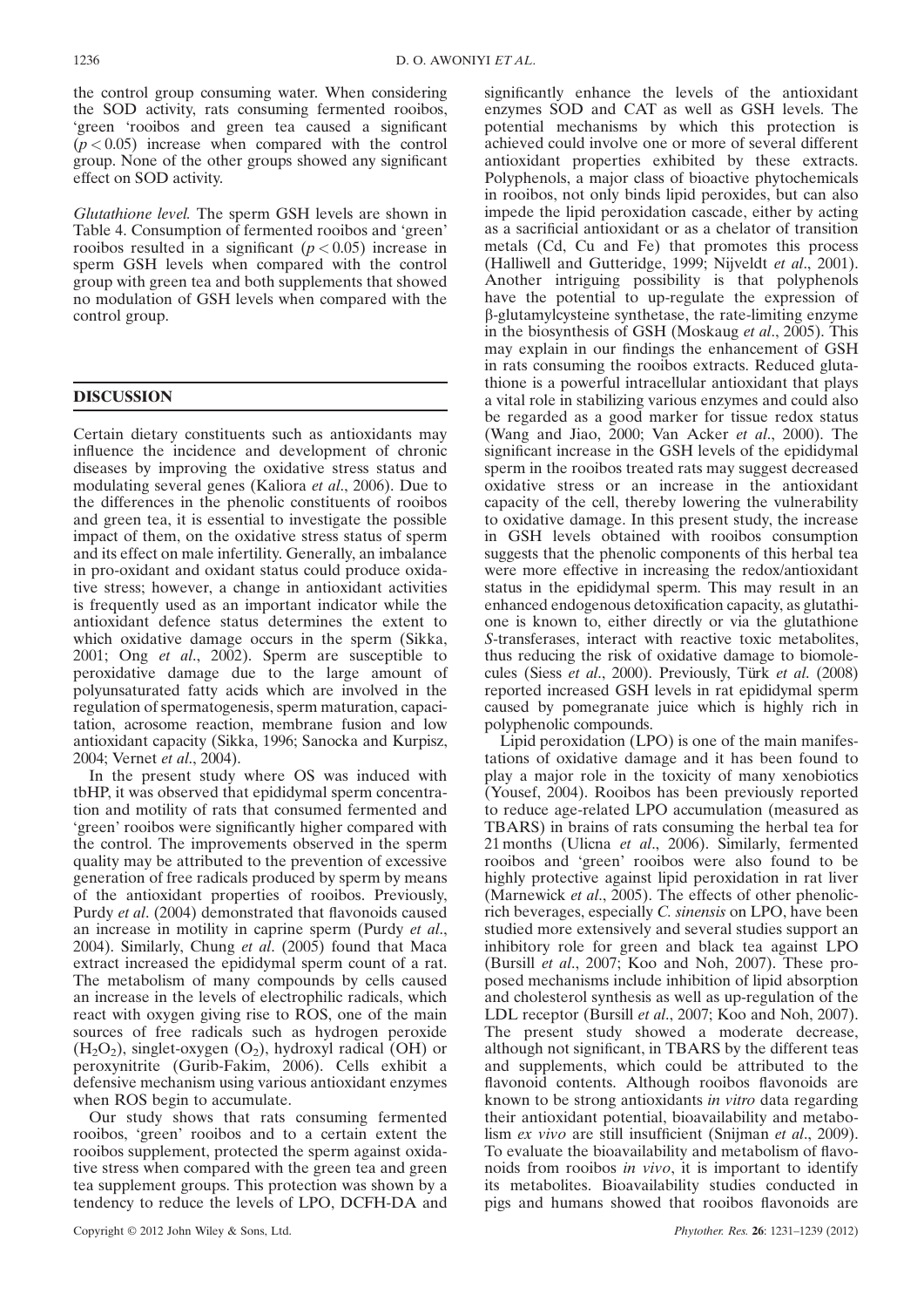absorbed only to a very low extent (Kreuz et al., 2008; Courts and Williamson, 2009; Stalmach et al., 2009a, 2009b). A more recent study by Breiter et al. (2011) in humans confirmed the trace levels of green rooibos metabolites as well as unchanged rooibos flavonoids in the plasma, accounting for only 0.26% of the total flavonoid intake. The bulk of the rooibos flavonoids reach the large intestines directly, where they are exposed to intestinal bacteria (Breiter et al., 2011). Bioavailability studies with green tea or green tea extracts have shown diverse and controversial results with urinary excretion ranging from unquantifiable traces to values close to 10% of the ingested amount (Chow et al., 2005; Manach et al., 2005; Stalmach et al., 2009a, 2009b). However, most of these studies failed to establish the whole pattern of molecules deriving from the catechins originally present in tea. Polyphenolic compounds in green tea and rooibos undergo different chemical modifications along the gastrointestinal tract and inside the human body, before and after consumption and this may contribute to the differences in the results observed in our study between rooibos and green tea. Flavonoids are well documented for their antioxidant properties and their ability to act as antioxidants is determined by its structure particularly its ability to donate a hydrogen ion to the peroxyl radical produced as a result of LPO (Saija, 1995; Kashima, 1999). The decrease in LPO could also be a reflection of the improved redox state as previously discussed. The redox state of cells is known to impact profoundly on cellular functions such as the glutathione S-transferase-mediated elimination of electrophilic xenobiotics and some of the end-products of lipid peroxidation (Rebrin et al., 2005). Previously, Yousef and Salama (2009) reported that propolis, a flavonoid containing substance, caused a reduction in TBARS. With the exception of polyphenols and flavanols, the daily flavonol intake was significantly higher in the rooibos herbal tea groups compared with the green tea and green tea supplement groups. This could account for the differences shown in the modulation of the oxidative stress status and improved sperm characteristics of the different groups of rats in this study. Because the phenolic constituents of the South African herbal tea differ from that of green tea, the mechanisms involved in protection against oxidative damage could also differ.

Superoxide dismutase is an enzyme that converts superoxide to hydrogen peroxide and oxygen and CAT converts hydrogen peroxide to oxygen and water. These enzymes are responsible for the antioxidant properties and all have been confirmed to exist in the epididymis (Vernet et al., 2004). Our study showed a significant increase in the activities of SOD and CAT of rats consuming fermented rooibos and green rooibos. Antioxidant enzymes with radical scavenging and repair activities counteract reactive oxygen species and reactive oxygen species-induced damage triggered by oxidative stress. The combined effects of SOD and CAT are supposedly sufficient to eliminate oxygen and hydrogen peroxide and protect cellular components against the more reactive hydroxyl radical (Posmyk et al., 2005). Previously, Suresh et al. (2010) reported that Mucuna pruriens, a flavonoid-rich plant reversed and caused a significant increase in the activities of SOD and CAT. Transcription of antioxidant genes could be induced by endogenous and/or exogenous factors, which may result

in the increased synthesis or production of antioxidant enzymes (Nilakantan et al., 2005). We therefore propose that the flavonoids (and more specifically the flavonols) in rooibos could have caused an increase in the transcription of these antioxidant enzyme genes thereby increasing the availability of these enzymes that play a major role in protecting against oxidative stress and improving sperm quality as one of the mechanisms

of protection. The dismutation of superoxide anion, a negatively charged species and membrane-impermeable to  $H_2O_2$  and oxygen, facilitates both the distribution of ROS via diffusion between cellular compartments and the removal of containing enzymes. A decrease in SOD and the  $H_2O_2$  consuming enzyme, CAT, may result in an increased production of  $H_2O_2$  and this may facilitate the production of hydroxyl radicals and consequently damage biological macromolecules. We propose that the increased catalase and superoxide dismutase activity could be the protective leverage for the reactive hydroxyl radicals produced due to oxidative stress induction, which can cause damage to macromolecules such as DNA, proteins and cell membranes.

#### **CONCLUSION**

The results of this study suggest that the wide spectrums of polyphenolic constituents present in rooibos (Aspalathus linearis) are effective as antioxidants. In addition, rooibos contains a plethora of other components different from that of green tea (Camellia sinensis) that aided its protective effect and could offer a protective role against sperm oxidative damage, thereby possibly offering a therapeutic treatment for infertility. In the rat model, our study has shown that rooibos improved sperm quality, protected sperm against oxidative damage, increased antioxidant enzyme activities and increased the levels of GSH in oxidative stress-induced rats. The significantly better protection observed by rooibos and green tea when compared with their commercial supplements may be due to the unique composition and levels of antioxidants and other compounds present in the rooibos and green teas. The effect is not only as a result of the main polyphenolic compounds, but is proposed to be a synergistic effect of all compounds. It is suggested that rooibos can generally be used as a supportive therapy, however, a series of wellcontrolled clinical intervention trials are needed to explore this possibility further. The exact mechanisms involved in the protective roles of this South African herbal tea also need to be elucidated further in future studies.

#### Acknowledgements

The authors would like to thank the staff of the Biomedical Sciences Department, Faculty of Health and Wellness Sciences as well as Mr Fanie Rautenbach of Oxidative Stress Research Centre, Cape Peninsula University of Technology for their technical assistance.

#### Conflict of Interest

The authors have declared that there is no conflict of interest.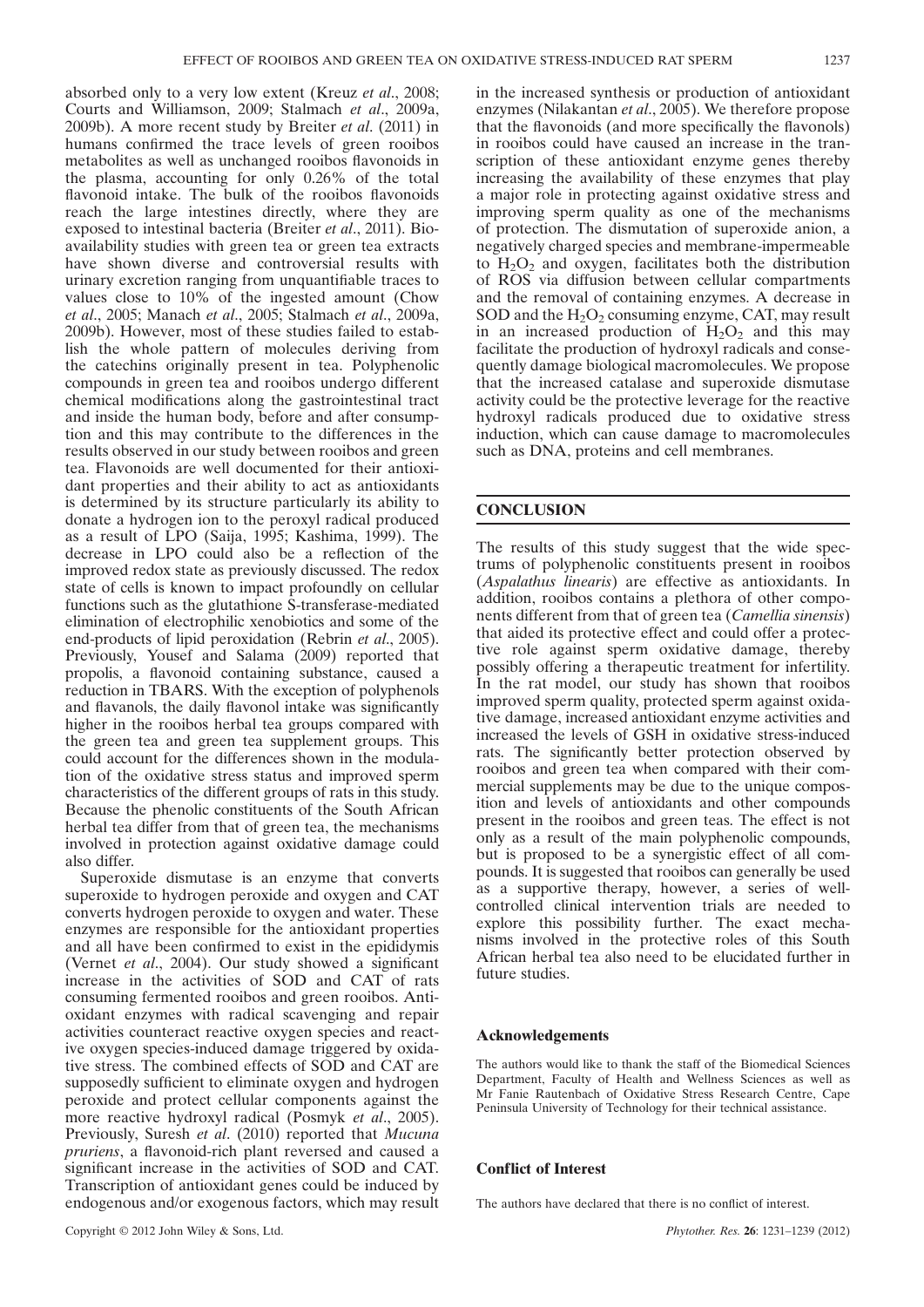- Agarwal A, Saleh RA, Bedaiwy MA. 2003. Role of reactive oxygen species in the pathophysiology of human reproduction. Fertil Steril 79: 829–843.
- Baker MA, Krutskikh A, Aitken RJ. 2003. Biochemical entities involved in reactive oxygen species generation by human spermatozoa. Protoplasma 221: 145–151.
- Bramati L, Minoggio M, Gardana C, Simonetti P, Mauri P, Pietta P. 2002. Quantitative characterization of flavonoid compounds in Rooibos (Aspalathus linearis) by LC-UV/DAD. J Agric Food Chem 50: 5513–5519.
- Breiter T, Laue C, Kressel G, Gröll S, Engelhardt UH, Hahn A. 2011. Bioavailability and antioxidant potential of rooibos flavonoids in humans following the consumption of different rooibos formulations. Food Chem 128: 338–347.
- Bursill CA, Abbey M, Roach PD. 2007. A green tea extract lowers plasma cholesterol by inhibiting cholesterol synthesis and upregulating the LDL receptor in the cholesterol-fed rabbit. Atherosclerosis 193: 86-93.
- Butterfield DA. 2002. Amyloid beta-peptide (1–42)-induced oxidative stress and neurotoxicity: implications for neurodegeneration in Alzheimer's disease brain: a review. Free Radic Res 36: 1307–1313.
- Cabrera C, Artacho R, Gimenez R. 2006. Beneficial effects of green tea. A review. J Am Coll Nutr 25: 79-99.
- Chow HH, Hakim IA, Vining DR, et al. 2005. Effects of dosing condition on the oral bioavailability of green tea catechins after single-dose administration of Polyphenon E in healthy individuals. Clin Cancer Res 11: 4627–4633.
- Chu DC, Juneja LR. 1997. General Chemical Composition of Green Tea and its Infusion. Chemistry and Applications of Green Tea. CRC Press: Boca Raton; 13–22.
- Chung F, Rubio J, Gonzales C, Gasco M, Gonzales G. 2005. Dose– response effects of Lepidium meyenii (Maca) aqueous extract on testicular function and weight of different organs in adult rats. J Ethnopharmacol 98: 143–147.
- Cocuzza M, Sikka SC, Athayde KS, Agarwal A. 2007. Clinical relevance of oxidative stress and sperm chromatin damage in male infertility: An evidence based analysis. Int Braz J Urol 33: 603–621.
- Costa LM, Gouveia ST, Nobrega JA. 2002. Comparison of heating extraction procedures for Al, Ca, Mg and Mn in tea samples. Anal Sci 18: 313–318.
- Courts FL, Williamson G. 2009. The C-glycosyl flavonoid, aspalathin, is absorbed, methylated and glucuronidated intact in humans. Mol Nutr Food Res 53: 1104–1111.
- Draper HH, Squires EJ, Mahmoodi H, Wu J, Agarwal S, Hardley M. 1993. A comparative evaluation of thiobarbituric acid methods for the determination of malondialdehyde in biological materials. Free Radical Bio Med 15: 353–363.
- Driver AS, Kodavanti PRS, Mundy WR. 2000. Age-related changes in reactive oxygen species production in rat brain homogenates. Neurotoxicol Teratol 22: 175–181.
- Gurib-Fakim A. 2006. Medicinal plants: traditions of yesterday and drugs of tomorrow. Mol Aspects Med 27: 1-93.
- Halliwell B, Gutteridge JMC. 1999. Free Radicals in Biology and Medicine, 3rd edn. Oxford University Press: Oxford; 1059–1094.
- Heim KE, Tagliaferro AR, Bobilya DJ. 2002. Flavonoid antioxidants: Chemistry, metabolism and structure–activity relationships. J Nutr Biochem 10: 572–584.
- Ichiyama K, Tai A, Yamamoto I. 2007. Augmentation of antigenspecific antibody production and IL-120 generation with a fraction from rooibos (Aspalathus linearis) tea. Biosci Biotech Biochem 71: 589–602.
- Joubert E. 1998. Effect of controlled conditions during deep bed processing and drying on rooibos (Aspalathus linearis). J Food Process Pres 22: 405–417.
- Juráni M, LamoŠová D, Máčajová M, Kostál L, Joubert E, Greksák M. 2008. Effect of rooibos tea (Aspalathus linearis) on Japanese quail growth, egg production and plasma metabolites. Brit Poultry Sci 49: 55–64.
- Kaliora AC, Dedoussis GVZ, Schmidt H. 2006. Dietary antioxidants in preventing atherogenesis. Atherosclerosis 187:  $1 - 17$ .
- Kashima M. 1999. Effects of catechins on superoxide and hydroxyl radical. Chem Pharm Bull 47: 279–283.
- Kazuno S, Yanagida M, Shindo N, Murayama K. 2005. Mass spectrometric identification and quantification of glycosyl

flavonoids, including dihydrochalcones with neutral loss scan mode. Anal Biochem 347: 182–192.

- Khan A, Gilani AH. 2006. Selective bronchodilatory effect of rooibos tea (Aspalathus linearis) and its flavonoids, chrysoeriol. Eur J Nutr 45: 463–469.
- Koo SI, Noh SK. 2007. Green tea as inhibitor of the intestinal absorption of lipids: potential mechanism for its lipid lowering effect. J Nutr Biochem 18: 179–183.
- Korkina LG, Afans'ev IB. 1997. Antioxidants and chelating properties of flavonoids. Adv Pharmacol 38: 151-163.
- Kreuz S, Joubert E, Waldmann K-H, Ternes W. 2008. Aspalathin, a flavonoid in Aspalathus linearis (rooibos), is absorbed by pig intestine as a C-glycoside. Nutr Res 28: 690–701.
- Kucharska J, Ulicna O, Gvozdjakova A, et al. 2004. Regeneration of enzyme  $Q_9$  redox state and inhibition of oxidative stress by rooibos (Aspalathus linearis) administration in carbon tetrachloride liver damage. Physiol Res 53: 515-521.
- Kumar T, Muralidhara. 2007. Induction of oxidative stress by organic hydroperoxides in testis and epididymal sperm of rats in vivo. J Androl 28: 77–85.
- Manach C, Williamson G, Morand C, Scalbert A, Rémésy C. 2005. Bioavailability and bioefficacy of polyphenols in humans. I. Review of 97 bioavailability studies. Am J Clin Nutr 81: 230S–234S.
- Marais C, Janse van Rensburg W, Ferreira D, Steenkamp JA. 2000. (S)- and (R)-eriodictyol-6-C-b-D-glucopyranoside, novel keys to the fermentation of rooibos (Aspalathus linearis). Phytochemistry 55: 43–49.
- Marnewick J, Joubert E, Joseph S, Swanevelder S, Swart P, Gelderblom WCA. 2005. Inhibition of tumour promotion in mouse skin by extracts of rooibos (Aspalathus linearis) and honeybush (Cyclopia intermedia), unique South African herbal teas. Cancer Lett 224: 193–202.
- Marnewick JL, van der Westhuizen FH, Joubert E, Swanevelder S, Swart P, Gelderblom WCA. 2009. Chemoprotective properties of rooibos (Aspalathus linearis), honeybush (Cyclopia intermedia) herbal and green and black (Camellia sinensis) teas against cancer promotion induced by fumonisin B1 in rat liver. Food Chem Toxicol 47: 220–229.
- Marnewick JL. 2009. African Natural Plant Products: New Discoveries and Challenges in Chemistry and Quality. ACS Symposium Series. Oxford University Press: Oxford; 1021.
- Marnewick JL, Gelderblom WC, Joubert E. 2000. An investigation on the antimutagenic properties of South African herbal teas. Mutat Res 471: 157–166.
- Mazza G, Fukumoto L, Delaquis P, Girard B, Ewert B. 1999. Anthocyanins, phenolics and colour of cabernet franc, merlot and pinot noir wines from British Columbia. J Agric Food Chem 47: 4009–4017.
- McKay DL, Blumberg JB. 2007. A review of the bioactivity of South African teas: Rooibos (Aspalathus linearis) and honeybush (Cyclopia intermedia). Phytother Res 21: 1-16.
- McMurrough I, McDowell J. 1978. Chromatographic separation and automated analysis of flavanols. Anal Biochem 91: 92–100.
- Morton JF. 1983. Rooibos, Aspalathus linearis, a caffeineless, low-tannin beverage. Econ Bot 37: 164-173.
- Moskaug JO, Carlsen H, Myhrstad MCW, Blomhoff R. 2005. Polyphenols and glutathione synthesis regulation. Am J Clin Nutr 81: 277S–283S.
- Mukhtar H, Ahmad N. 2000. Tea polyphenols: prevention of cancer and optimizing health. Am J Clin Nutr 71: 1698S-1702S.
- Nakano M, Nakashima H, Itoh Y. 1997. Anti-human immunodeficiency virus activity of oligosaccharides from rooibos (Aspalathus linearis) extracts in vitro. Leukemia 11: 128–130.
- Nijveldt RJ, Van Nood E, Van Hoorn DEC, Boelens PG, Van Norren K, Leeuwen PAM. 2001. Flavonoids: a review of probable mechanisms of action and potential applications. Am J Clin Nutr 74: 418–425.
- Nilakantan V, Zhou X, Hilton G, et al. 2005. Hierarchial change in antioxidant enzyme gene expression and activity in acute cardiac rejection role of inducible nitric oxide synthase. Mol Cell Biochem 270: 39–47.
- Novotný J, Oborná I, Březinová J, Svobodová M, Hrbác J, Fingerová H. 2003. The occurrence of reactive oxygen species in the semen of males from infertile couples. Biomed Papers 147: 173–176.
- Ong CN, Shen HM, Chia SE. 2002. Biomarkers for male reproductive health hazards: are they available? Toxicol Lett 134: 17-30.